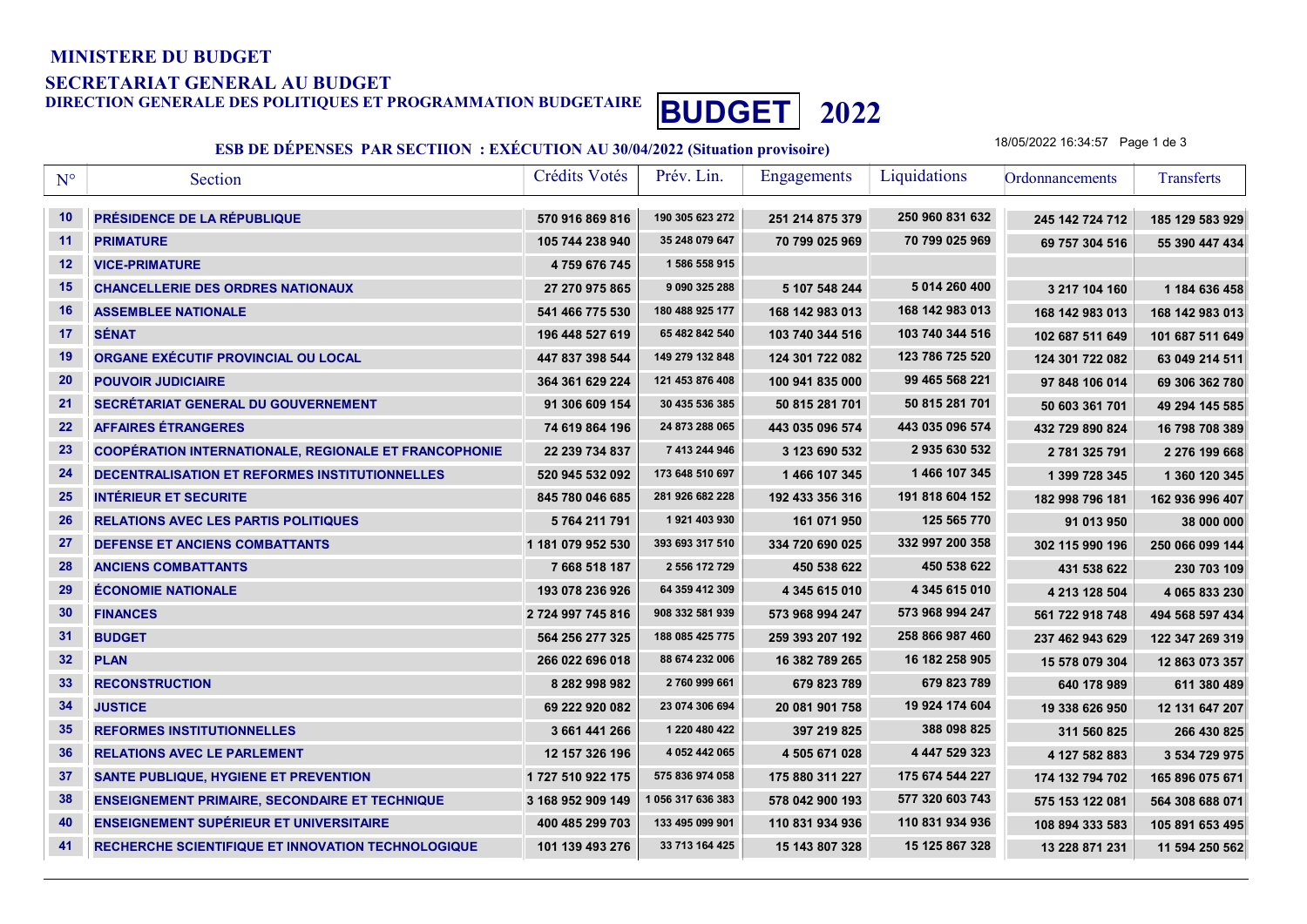## ESB DE DÉPENSES PAR SECTIION : EXÉCUTION AU 30/04/2022 (Situation provisoire)

18/05/2022 16:34:57 Page 2 de 3

| $N^{\circ}$ | Section                                                        | Crédits Votés     | Prév. Lin.      | <b>Engagements</b> | Liquidations   | Ordonnancements | Transferts     |
|-------------|----------------------------------------------------------------|-------------------|-----------------|--------------------|----------------|-----------------|----------------|
| 42          | <b>INFRASTRUCTURES ET TRAVAUX PUBLICS</b>                      | 1 171 443 649 146 | 390 481 216 382 | 70 100 198 084     | 69 967 165 797 | 65 254 148 970  | 61 533 613 865 |
| 43          | <b>URBANISME ET HABITAT</b>                                    | 57 320 853 043    | 19 106 951 014  | 6 657 072 709      | 6 657 072 709  | 5 669 700 529   | 1987 291 415   |
| 44          | <b>AGRICULTURE</b>                                             | 684 650 022 478   | 228 216 674 159 | 47 682 906 493     | 47 293 442 395 | 46 601 315 524  | 12 923 837 949 |
| 45          | <b>DÉVELOPPEMENT RURAL</b>                                     | 641 719 900 801   | 213 906 633 600 | 28 122 657 567     | 27 927 993 248 | 16 588 027 397  | 5 124 650 811  |
| 46          | <b>INDUSTRIE</b>                                               | 58 918 188 874    | 19 639 396 291  | 6746515469         | 6 746 515 469  | 6 610 996 669   | 3 693 719 073  |
| 47          | <b>COMMERCE EXTÉRIEUR</b>                                      | 45 293 868 483    | 15 097 956 161  | 5712466953         | 5 712 466 953  | 5 595 564 400   | 5 064 073 218  |
| 48          | <b>MINES</b>                                                   | 33 598 709 196    | 11 199 569 732  | 4 634 769 541      | 4 634 769 541  | 3 884 458 659   | 2 118 719 534  |
| 49          | <b>HYDROCARBURES</b>                                           | 23 591 121 188    | 7863707063      | 2013 169 587       | 1989962937     | 1853920689      | 1 570 749 266  |
| 50          | <b>RESSOURCES HYDRAULIQUE ET DE L'ELECTRICITE</b>              | 560 498 559 968   | 186 832 853 323 | 12 116 511 348     | 12 094 412 270 | 11 943 159 384  | 7 985 231 279  |
| 51          | <b>TRANSPORTS ET VOIES DE COMMUNICATION</b>                    | 435 347 172 577   | 145 115 724 192 | 26 018 940 156     | 24 264 044 156 | 19 942 160 656  | 7 078 921 994  |
| 52          | POSTES, TELECOMMUNICATIONS ET NOUVELLES TECHNOLOGIES D         | 60 393 367 361    | 20 131 122 454  | 4 104 040 146      | 4 041 237 431  | 3790 185 002    | 2 250 751 825  |
| 53          | <b>COMMUNICATION ET MEDIAS</b>                                 | 98 161 540 128    | 32 720 513 376  | 33 689 403 119     | 33 615 396 269 | 32 761 646 470  | 29 539 374 796 |
| 54          | <b>DROITS HUMAINS</b>                                          | 10 060 739 079    | 3 353 579 693   | 3 196 974 148      | 3 196 974 148  | 2 593 490 348   | 2 203 896 847  |
| 55          | <b>AFFAIRES FONCIERES</b>                                      | 15 897 702 692    | 5 299 234 231   | 4 151 722 509      | 4 151 722 509  | 4 057 722 509   | 3 168 737 778  |
| 56          | <b>ENVIRONNEMENT ET DEVELOPPEMENT DURABLE</b>                  | 131 002 166 873   | 43 667 388 958  | 8 325 557 412      | 8 325 557 412  | 8 068 660 012   | 6 247 127 297  |
| 57          | <b>TOURISME</b>                                                | 29 650 536 756    | 9 883 512 252   | 3 222 268 832      | 3 104 871 511  | 2 601 537 950   | 2 248 160 107  |
| 58          | <b>CULTURE ET ARTS</b>                                         | 49 955 695 677    | 16 651 898 559  | 8 639 090 302      | 8 311 559 936  | 7740795726      | 7 228 204 014  |
| 59          | JEUNESSE ET INITIATION A LA NOUVELLE CITOYENNETE               | 36 865 241 998    | 12 288 413 999  | 7 578 742 536      | 7 561 505 936  | 7 187 733 471   | 5 452 362 774  |
| 60          | <b>SPORTS ET LOISIRS</b>                                       | 32 743 336 927    | 10 914 445 642  | 40 947 091 014     | 40 631 291 014 | 33 439 169 104  | 17 151 346 540 |
| 61          | <b>FONCTION PUBLIQUE</b>                                       | 279 428 050 289   | 93 142 683 430  | 39 551 848 256     | 39 551 848 256 | 39 226 542 286  | 38 532 357 086 |
| 62          | <b>EMPLOI, TRAVAIL ET PREVOYANCE SOCIALE</b>                   | 40 870 282 800    | 13 623 427 600  | 5 439 691 966      | 5422037766     | 5 324 767 766   | 5 215 742 968  |
| 63          | <b>PREVOYANCE SOCIALE</b>                                      | 10 097 596 833    | 3 365 865 611   | 3 911 838 140      | 3899801090     | 851 939 890     | 700 054 940    |
| 64          | <b>AFFAIRES SOCIALES</b>                                       | 71 954 216 037    | 23 984 738 679  | 13 707 607 607     | 13 637 894 121 | 12 471 930 653  | 11 078 462 994 |
| 65          | <b>GENRE, FAMILLE ET ENFANT</b>                                | 265 491 350 652   | 88 497 116 884  | 4 198 205 882      | 3 983 895 882  | 3878995882      | 3 578 513 495  |
| 68          | PERSONNES VIVANTS AVEC HANDICAP                                | 6 972 542 628     | 2 324 180 876   | 1 206 613 779      | 1 030 213 779  | 955 213 779     | 729 345 142    |
| 69          | <b>INTEGRATION REGIONALE</b>                                   | 8 281 102 637     | 2 760 367 546   | 4 139 741 824      | 4 139 741 824  | 3 567 116 289   | 1995 568 478   |
| 70          | <b>ACTIONS HUMANITAIRES ET SOLIDARITE NATIONALE</b>            | 83 887 506 744    | 27 962 502 248  | 18 087 455 601     | 18 039 855 101 | 17 869 929 571  | 7 642 832 638  |
| $71$        | <b>NUMERIQUE</b>                                               | 53 567 141 219    | 17 855 713 740  | 1602 104 667       | 1 321 043 998  | 1 167 952 795   | 1 038 612 533  |
| 74          | <b>PORTEFEUILLE</b>                                            | 29 168 682 357    | 9 722 894 119   | 4 166 088 614      | 4 153 953 720  | 3 028 572 021   | 2 719 982 111  |
| 76          | <b>COMITE NATIONAL DE SUIVI DE L'ACCORD DE LA St SYLVESTRE</b> | 4 593 026 166     | 1 531 008 722   | 1836 231 607       | 1836 231 607   | 1 416 231 607   | 520 815 549    |
| 77          | <b>COMMISSION ELECTORALE NATIONALE INDEPENDANTE</b>            | 581 709 843 352   | 193 903 281 117 | 58 638 398 032     | 58 638 398 032 | 58 638 398 032  | 6 052 617 849  |
| 78          | <b>FORMATION PROFESSIONNELLE, ARTS ET METIERS</b>              | 65 090 342 301    | 21 696 780 767  | 5 327 304 258      | 5 327 304 258  | 5 178 988 932   | 4 991 564 155  |